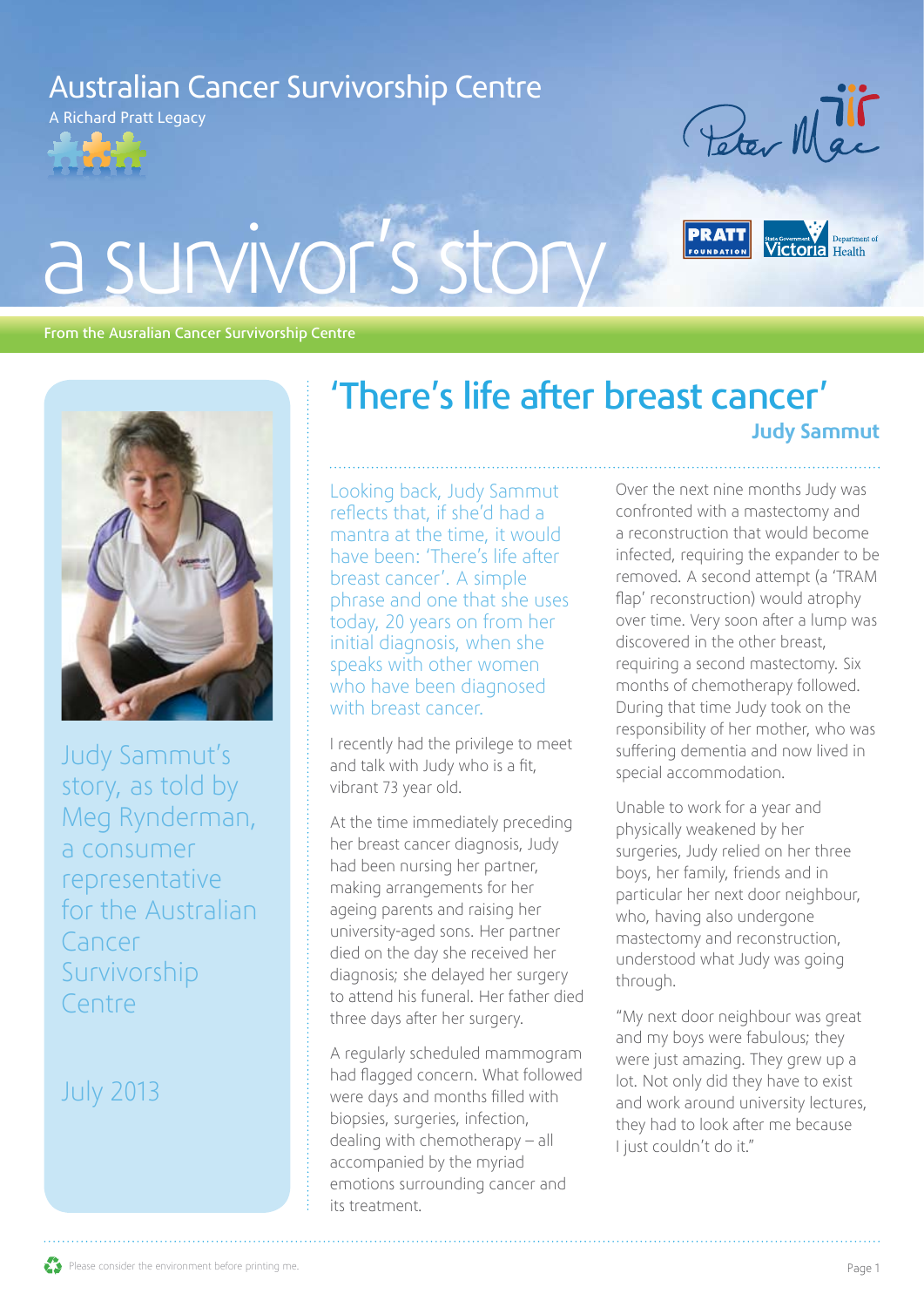# a survivor's story

#### From the Ausralian Cancer Survivorship Centre

An attempt to return to work was aborted after nine months; Judy found it too physically demanding. With no back-up and limited income, changes needed to be made: "So I said to the boys, 'we're going to have to cut our cloth accordingly. We're going to have to pull in our financial horns and you're going to have to help me. I can't be providing, I'm going to have to go onto sickness benefits' and I did for just over 12 months. I didn't do anything. I stayed at home."

Judy's sons assisted her in many ways throughout this difficult time. They supported themselves from their part-time jobs and assisted with running the house, all the while studying for their degrees. One son, a physical education student, worked alongside Judy and her surgeon to create a personal exercise program. It was designed to strengthen muscles and tendons damaged by multiple surgeries. Another son, an electronics engineer, taught Judy to use a computer. Their support and these



new skills would help Judy find rewarding work that she could manage from home while she regained her strength.

Mixed emotions flood Judy's memories of that period. Putting aside the physical aspects, she remembers with fondness a double-edged relationship, which is understood by many families affected by a cancer experience – tears and distress balanced by black humour and laughter: "The crying is cathartic and the laughter is cathartic and it's bonding too."

Judy reflected on the need for clarity of explanation. She thought of the different ways in which members of a family hear the news and the information around cancer diagnoses: "You can deliver the same information to three people and one will receive it differently to the others. Not everybody in your family will understand what you are saying to them, because everybody receives it differently."

Fear of recurrence was never far below the surface. "I always felt there was a threat like little gremlins hanging on the peripheral vision of my shoulders. I didn't even have to turn my head. That anguish was very close."

But slowly, Judy's health, strength and confidence grew. Reassured by regular checks with her oncologist, she was able to resume part-time work.

The support network for patients undergoing cancer treatments was limited. Cancer- specific organisations and support groups were in their infancy and information was difficult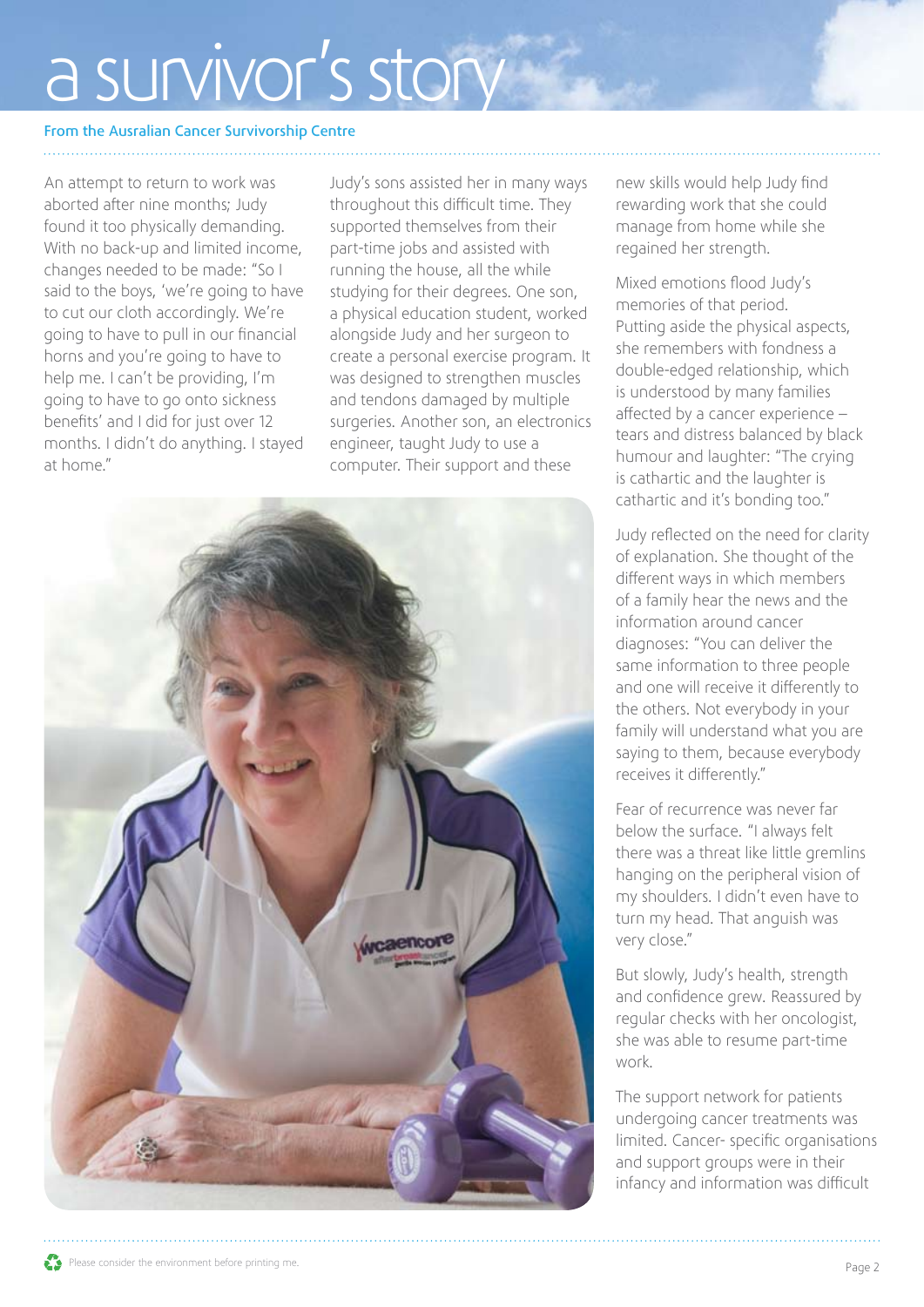

#### From the Ausralian Cancer Survivorship Centre



to source. Judy sampled a number of support groups on offer and found them unsuited to her needs. She attended a session of the newly created YWCA Encore program. The experience would profoundly alter the course of her life. The program was offered freely to women post breast cancer surgeries. Judy remembers the "weekly program that was being run by volunteers that had learned some of the exercises. There was warm water pool work and there was a floor program."

A funder had been secured to offer the program nationally. Judy trained as one of the first group of permanent Encore instructors, helping to develop the eight-week program still used today.

Making a difference through exercise and understanding has become a passion and a lifetime's work for Judy. Eighteen years since that first

session, she still helps women affected by breast cancer through the Encore program. She has become a qualified Certificate III exercise instructor and delivers a number of exercise programs including the COTA Living Longer, Living Stronger program. Judy was also instrumental in establishing and delivering the Feel Good exercise program offered by the BreaCan drop-in centre. In addition, Judy volunteers for the Cancer Council's Cancer Connect peer support program and offers her time as a Breast Cancer Network Australia community liaison.

Judy describes herself as a 'topless model' for fitters of breast forms (prostheses) and bras when they are trained to assist post-mastectomy women. She recalls her own first fitting experience, after surgery, as two hours of excruciating distress. Judy shares her own, lived experience to encourage empathy and

understanding for other women.

She regularly shares her personal cancer philosophy with the women she meets in her exercise programs. She tells them: "It will be difficult and it's awful going through it. But there is that light at the end of the tunnel and it's not a train coming in the other direction. It's the light that you need to be able to hang on to and it's there and you will come out the other side of it."

Judy is aware that each person's cancer journey is unique. She describes her attitude to her own experience: "I've gone through it; I've gone through all the ups and downs and everything that's prevailed in it. Now I feel mended. It's like any medical issue that you've had to deal with – it's been broken, now it's fixed, it's all mended. I'm now moving on and I'm doing other things. Yes, it did happen, but it's not happening now."